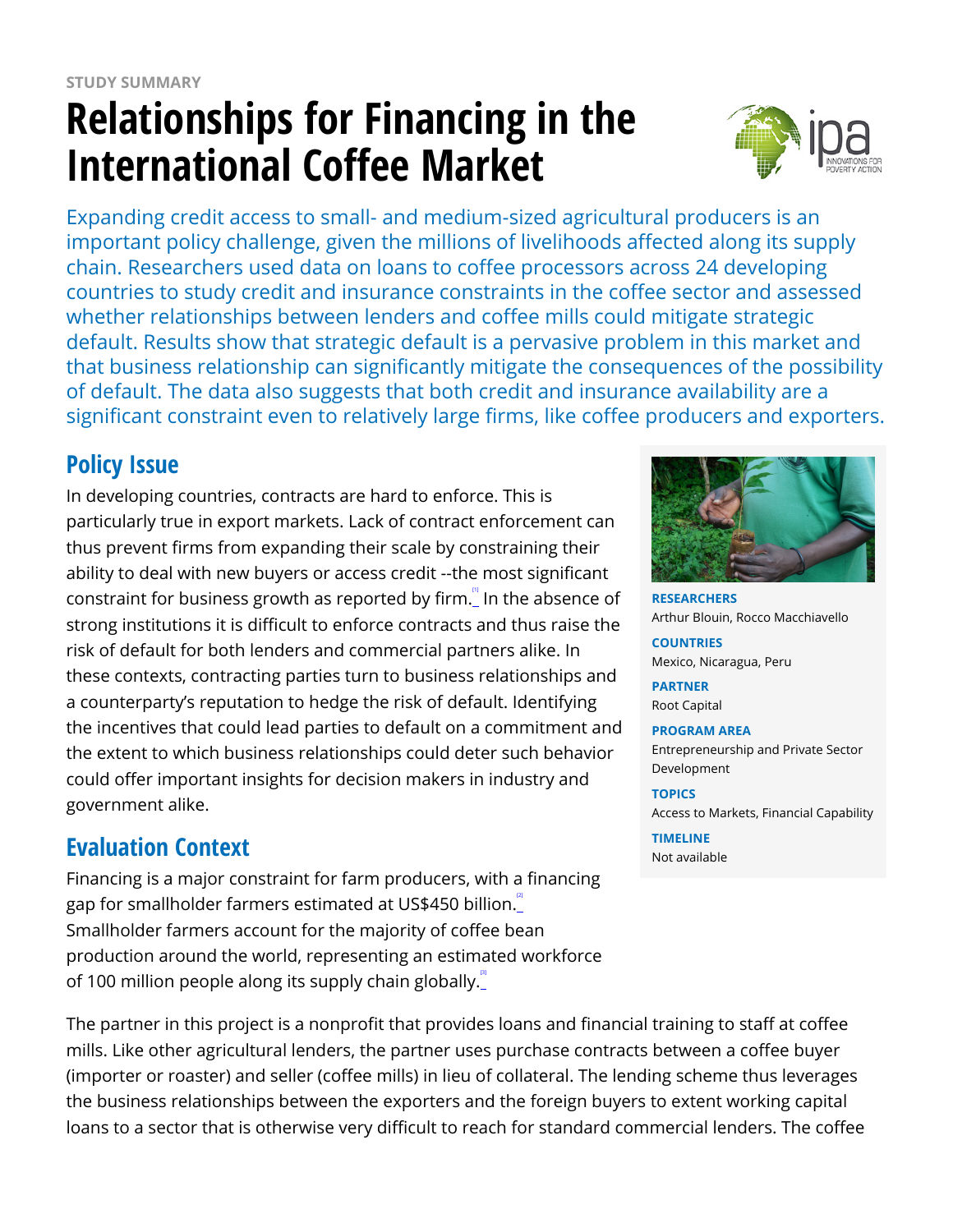mills in the sample had on average over US\$3.5 million per year in sales, held almost US\$2 million in total assets, and received an average loan size of over US\$400,000 from the lender.

## **Details of the Intervention**

This study investigated whether existing relationships between international buyers and coffee mills mitigate the likelihood of default. Researchers built a model that linked contracts to price fluctuations to test whether the relationships between mills, buyers, and lenders mitigated the likelihood of defaults. They also estimated the impact of these defaults along the supply chain.

The study used data covering 967 loans disbursed to 272 coffee mills between 2003 and 2014. The firms were located in 24 countries, with Peru, Mexico, Nicaragua, Rwanda, and Guatemala accounting for the majority of loans.

The loans were made using a coffee mills' forward sales agreement as collateral. Before harvest season, a coffee buyer signs a purchase agreement with the coffee mill for the delivery of a certain amount of coffee at a later date. To set the price for coffee, these agreements either use a fixed price (fixed price contract), or a basis price plus/minus a predetermined differential (differential price contract). A third-party lender then advances a share of the purchase value to the mill as a loan. After harvest, if the mill delivers the coffee to the buyer, the buyer will pay the lender directly for the value of the loan. If the mill fails to deliver the purchased coffee, the mill enters into default.

## **Results and Policy Lessons**

*Strategic Default:* The researchers find that between 42 and 59 percent of contract defaults happen because mills pursued more lucrative sales outside the price parameters set in the forward sale agreements--also known as *strategic default.* Although contractual defaults are relatively rare, contracting parties adjust their trade in anticipation of the possibility of strategic default. The mere possibility of strategic default can thus lead to large distortions. There are two types of distortions. First, parties might reduce exposure by limiting the volume of coffee traded and/or the availability of working capital finance. This generates *credit constraints*. Second, parties might choose contractual terms that are more robust to strategic default, but leave exporters exposed to price risk. This generates *insurance constraints*.

Business relationships can mitigate both problems. On average, the value of a relationship between a coffee mill and a buyer accounts for 44 percent of the value of the sales contracts.

*Effects along the Supply Chain:* In the absence of default, there would be higher mill production: an estimated 19 percent higher on average. These estimates point to significant distortions in firm output deriving from the unavailability of more optimal insurance options and working capital. This lower output at the mills also translate into losses for supplying farmers, which is estimated between 10 and 32 percent lower welfare as a result.

The study documents the existence of welfare losses for supplying farmers because of failures in contract enforcement, as well as reductions in productivity at the firm level as a result of this. At the